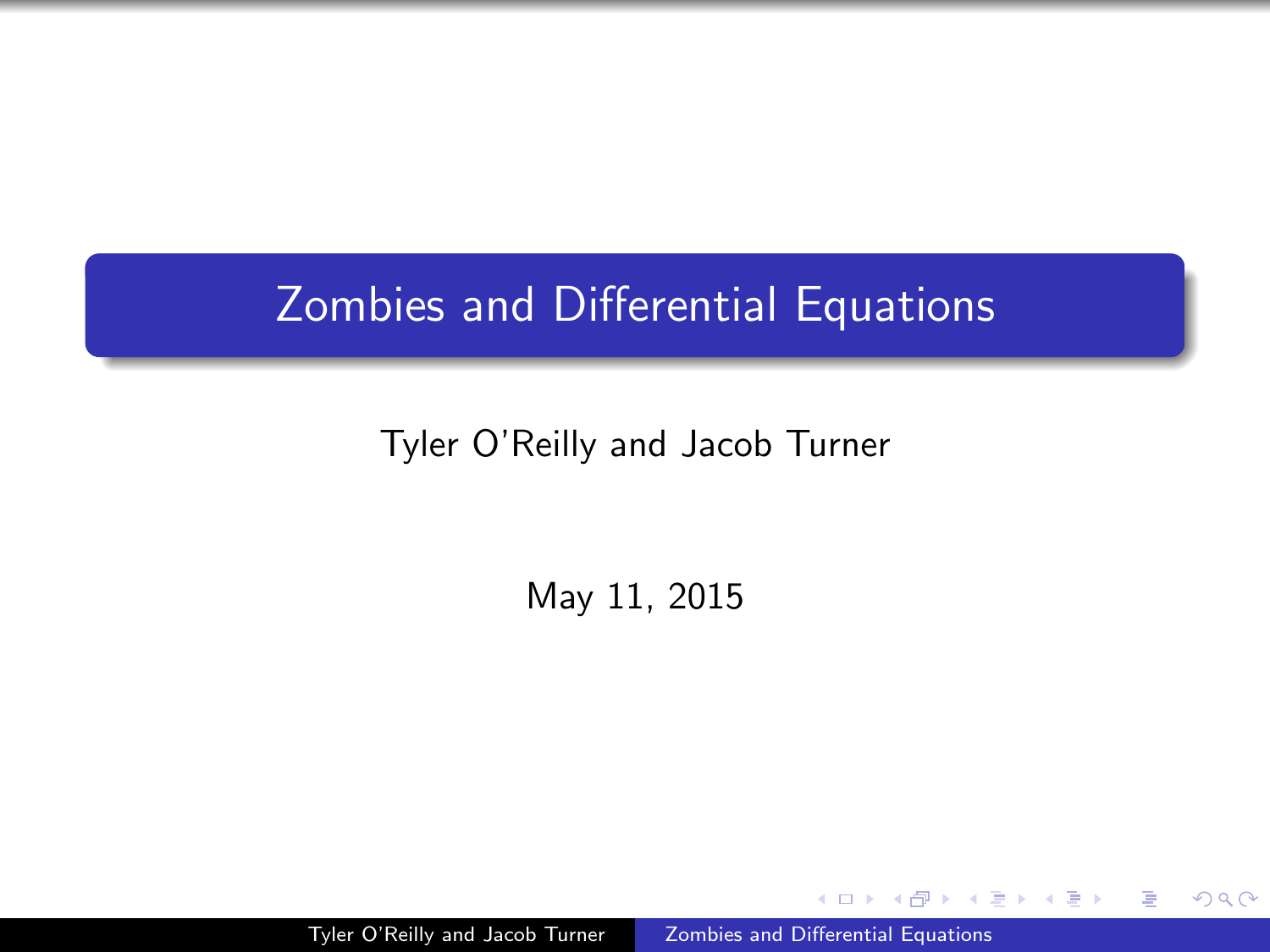- **•** Basic Predator-Prey Equation
- **•** Basic Equation Adjusted for Zombies
- Basic Equation with Latency
- The Quarantine Model
- The Treatment Equation
- **Intelligent Human Resistance**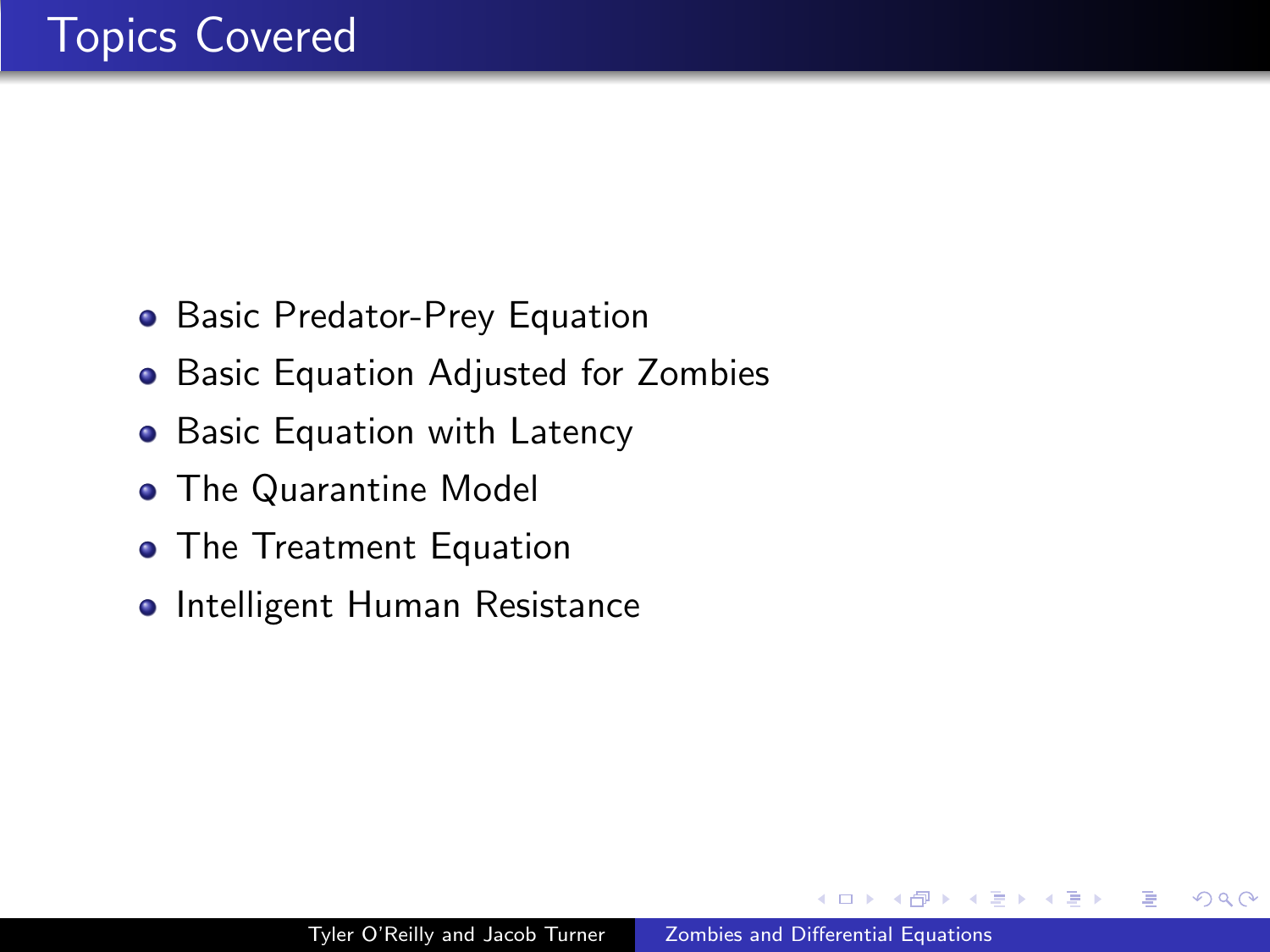The fear of the living dead, or zombies, has probably been around since the first group of humans witnessed someone dying. The thought of someone dying, then coming back to life as "soul-less" object is terrifying. There has never been any evidence of a zombie or zombie outbreak, but just to be safe, we will be detailing how the spread of zombies will affect your ability to survive or be killed through a series of differential equations.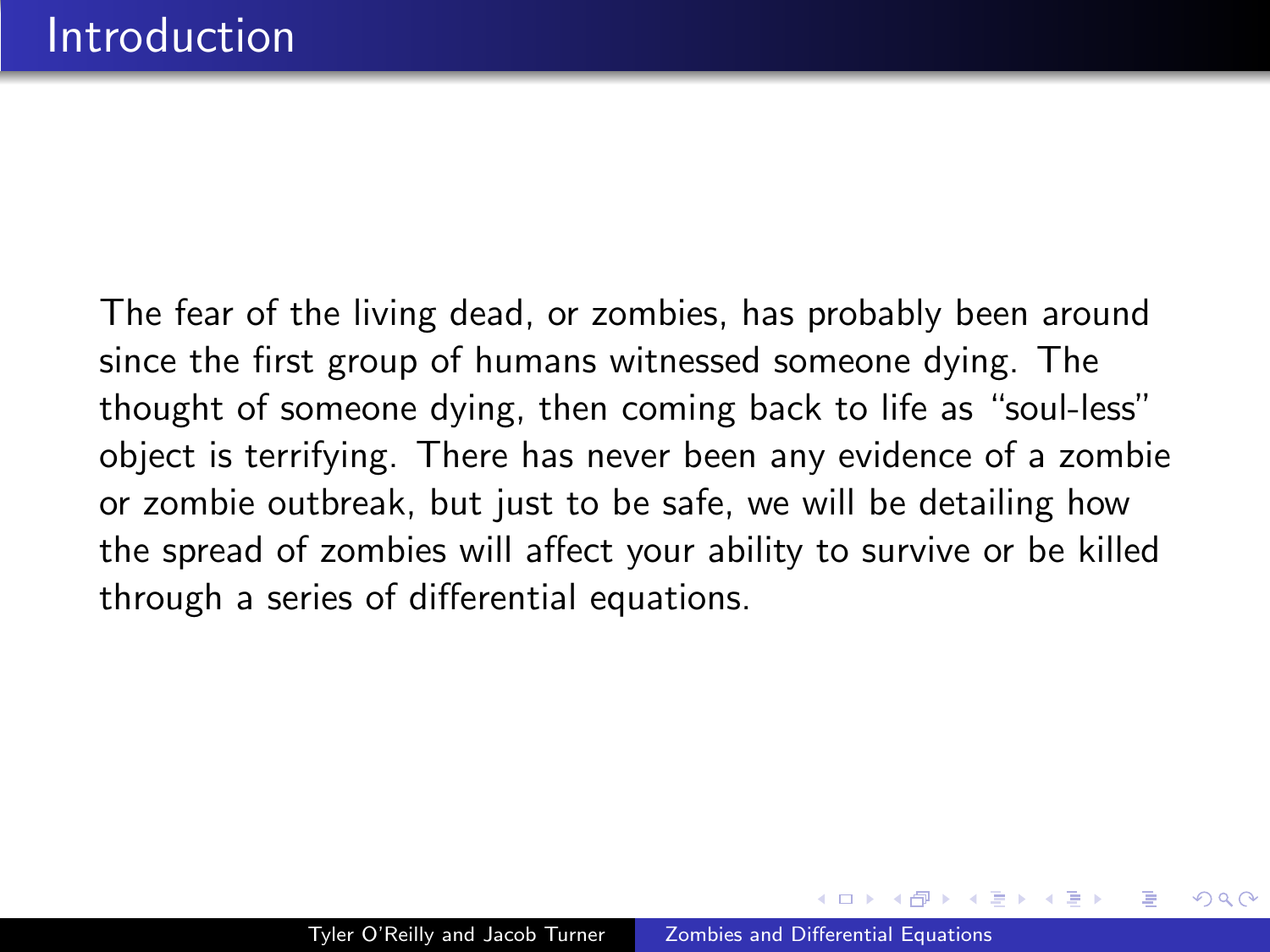## Basic Equation

The following is the Lotka-Volterra predator-prey equation. This equation shows the relationship between humans and zombies with a basic predator prey situation.

$$
X' = \alpha X - \beta XY
$$

$$
Y' = \delta XY - \gamma Y
$$

 $X=$  Prey

 $Y =$  Predators

- $\alpha$ = The birthrate of the prey.
- $\beta$  = The death rate of the prey from the predator.
- $\gamma$  = The death rate of the predators.

 $\delta$  = The growth rate of the predators based on their food supply (prey).

 $X'$  and  $Y'$  The change in population with respect to time, respectively.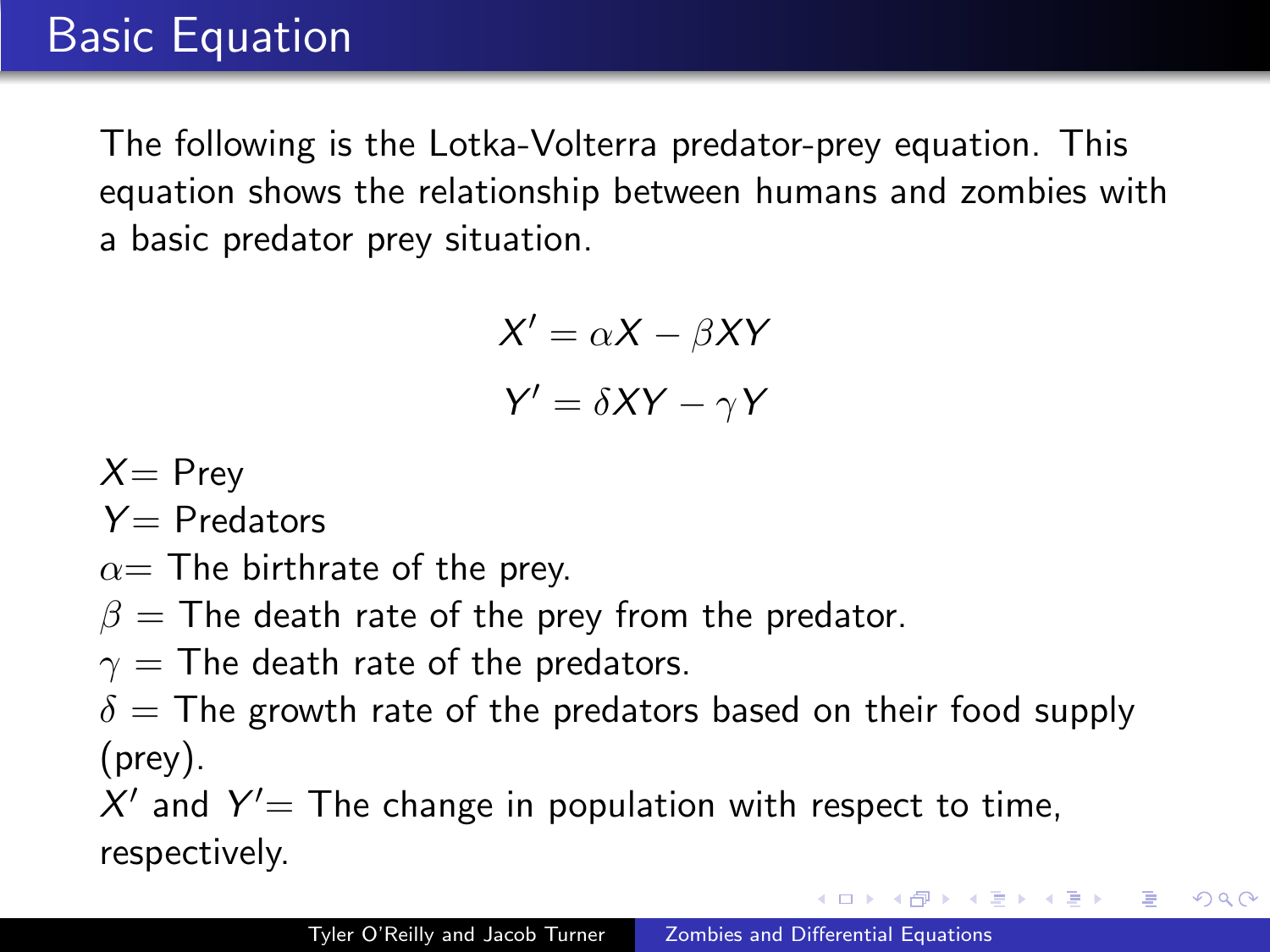Here, we see a basic prey relationship plotted.

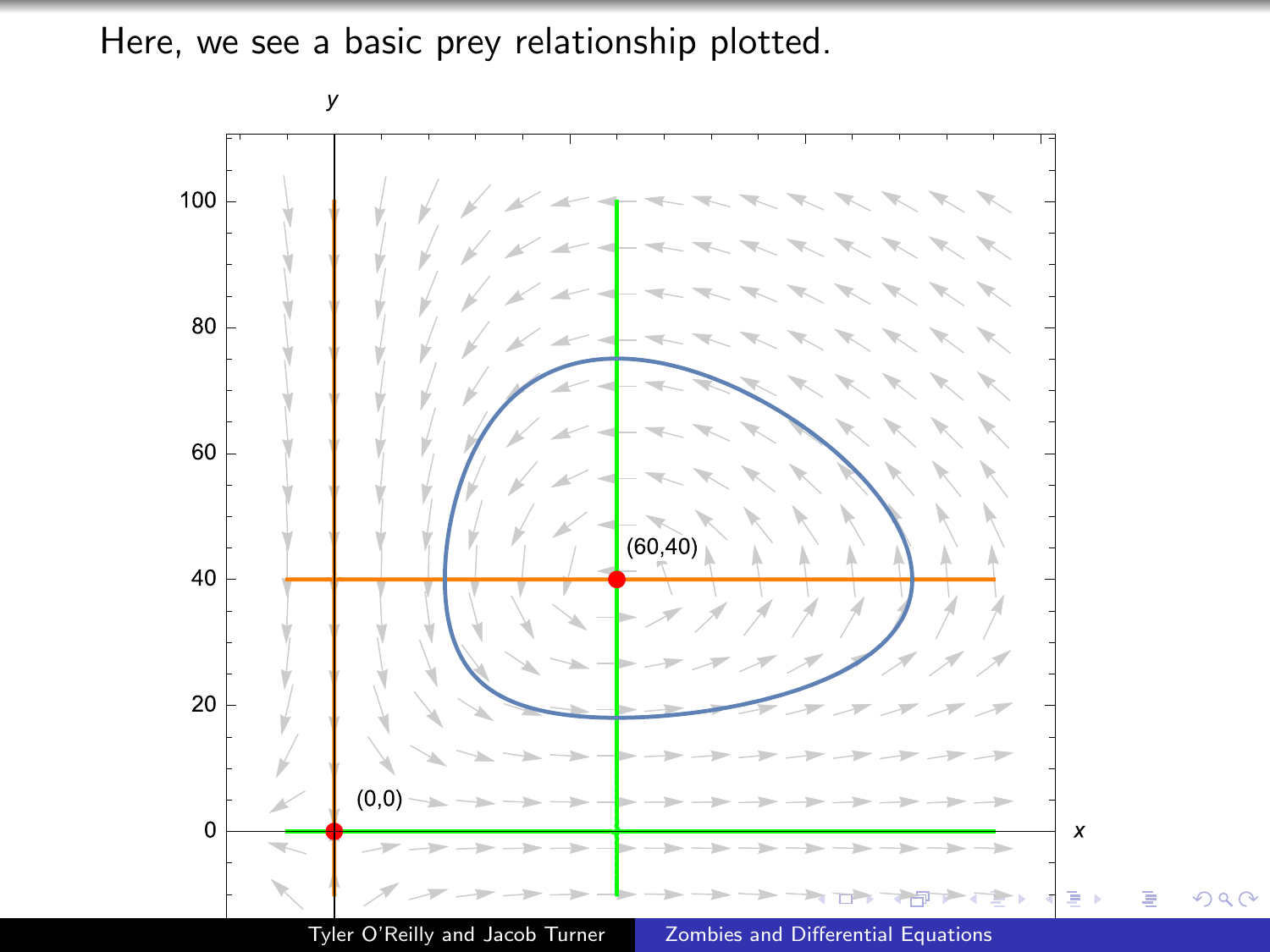# Basic Equation Adjusted for Zombies

The predator-prey equation is great for predator prey relationship, but In our situation, once a human (the prey) dies, they will turn into a zombie (predator). Our new "Basic Equation" will become:

> $H' = \chi H - \gamma HZ - \zeta H$  $Z' = \gamma HZ + \delta D - \kappa HZ$  $D' = \zeta H + \kappa HZ - \delta D$

 $H =$  Humans,  $Z =$  Zombies,  $D =$ Dead

 $\delta$  = The rate at which humans can re-animate as zombies (.02).

 $\zeta$  = Human deaths through natural causes (.00596).

 $\gamma$  = Human conversion rate to zombies through encounters (varies).

- $\gamma =$  Birth rate of humans (1%).
- $\kappa =$  Rate at which humans kill zombies (varies).

イヨメ イヨメー

 $200$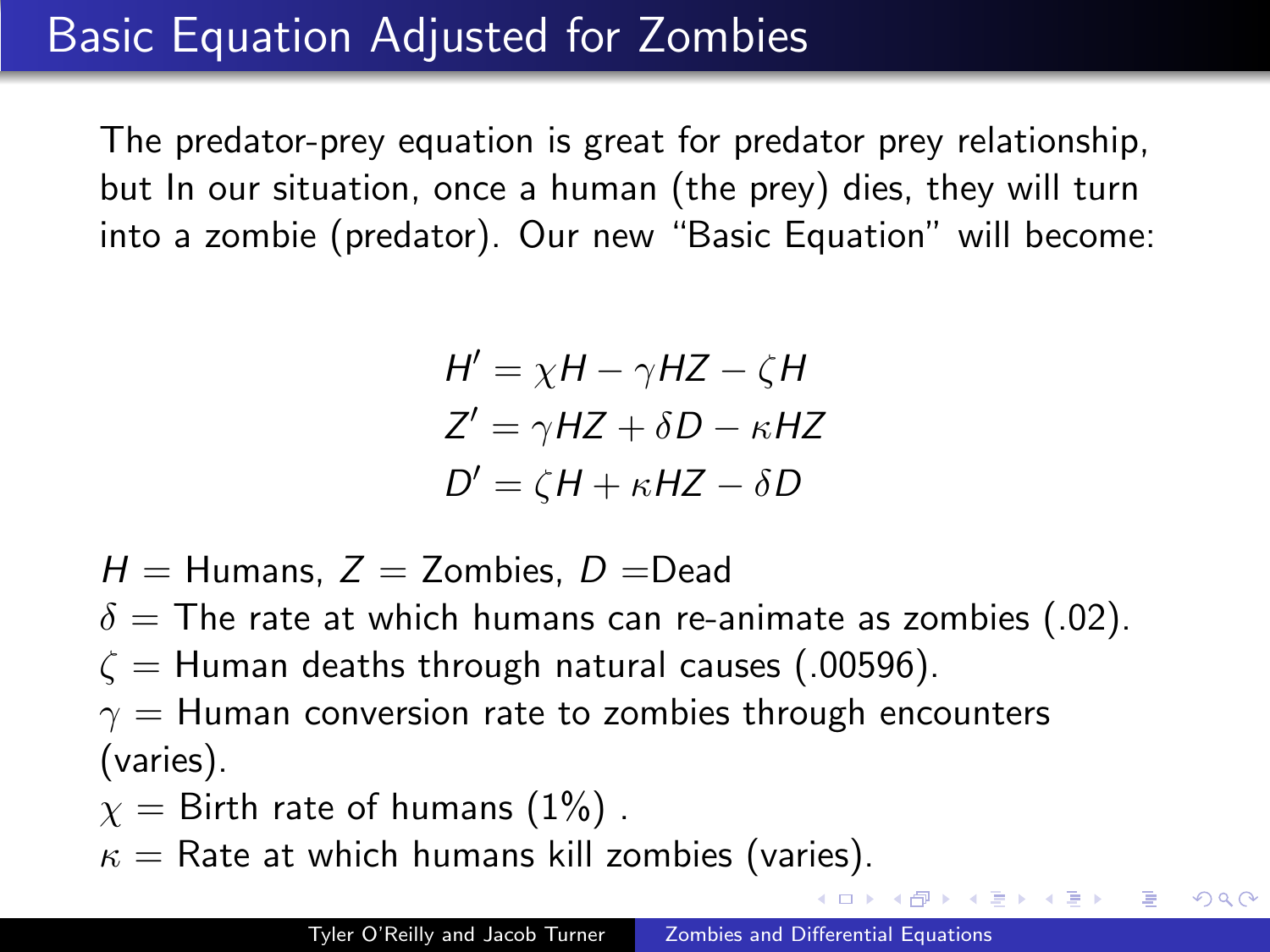Here, we see the result of a zombie takeover.



Figure: Zombies More Effective

 $\kappa = .00015$ , while  $\gamma = .0002$ .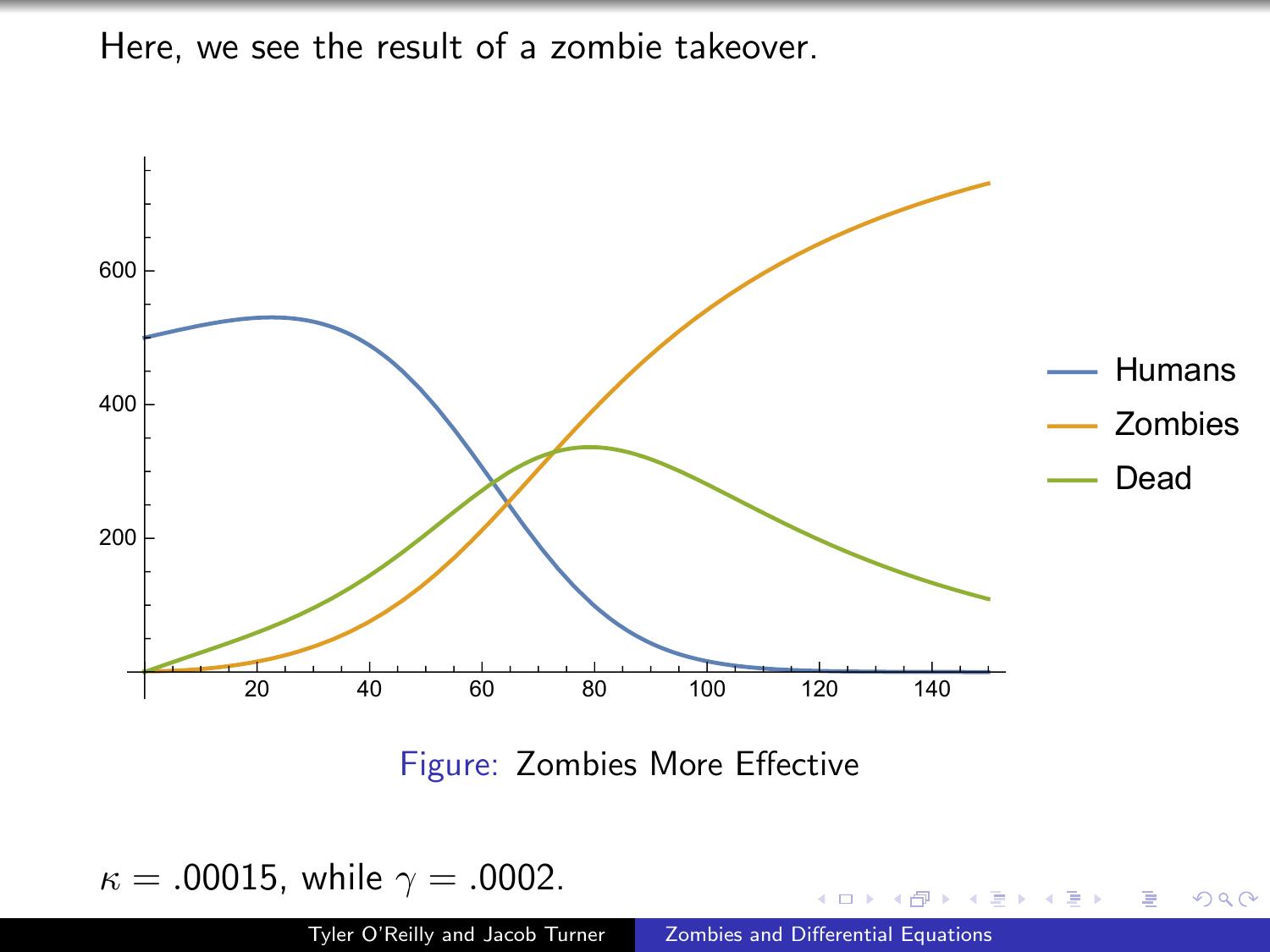Zombies still take over, despite the humans being better at killing zombies.



 $\kappa = .0002$ , and  $\gamma = .00015$ .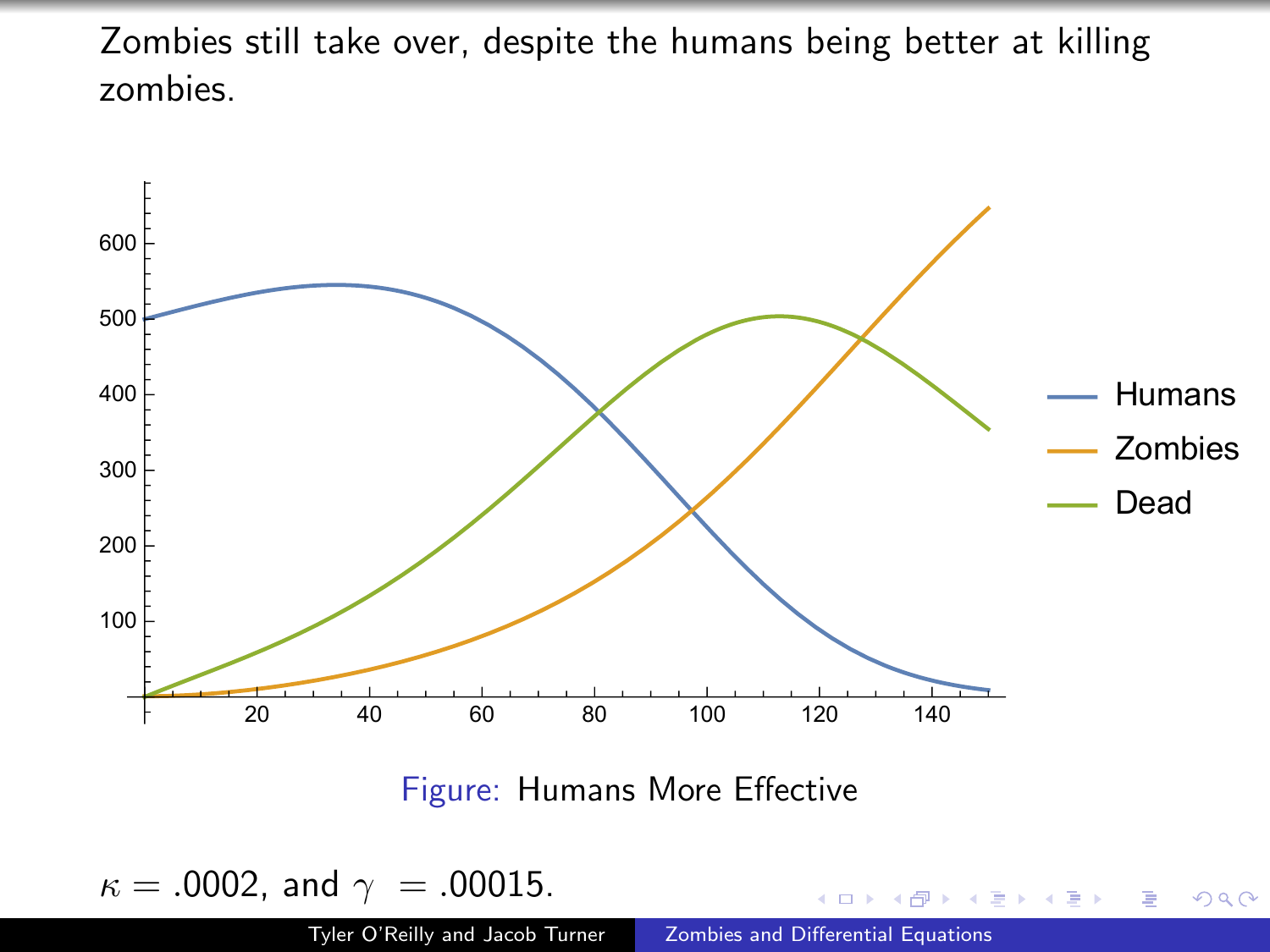Latency: ability of a virus or infection to stay inside an individual without showing any symptoms until a duration of time has passed.

$$
H' = \chi H - \gamma HZ - \zeta H
$$
  
\n
$$
I' = \gamma HZ - \phi I - \zeta I
$$
  
\n
$$
Z' = \phi I + \delta D - \kappa HZ
$$
  
\n
$$
D' = \zeta H + \zeta I + \kappa HZ - \delta D
$$

 $I=$  Infected individuals

 $\phi$  Rate at which the *I* class dies (goes into *D* class). (.006).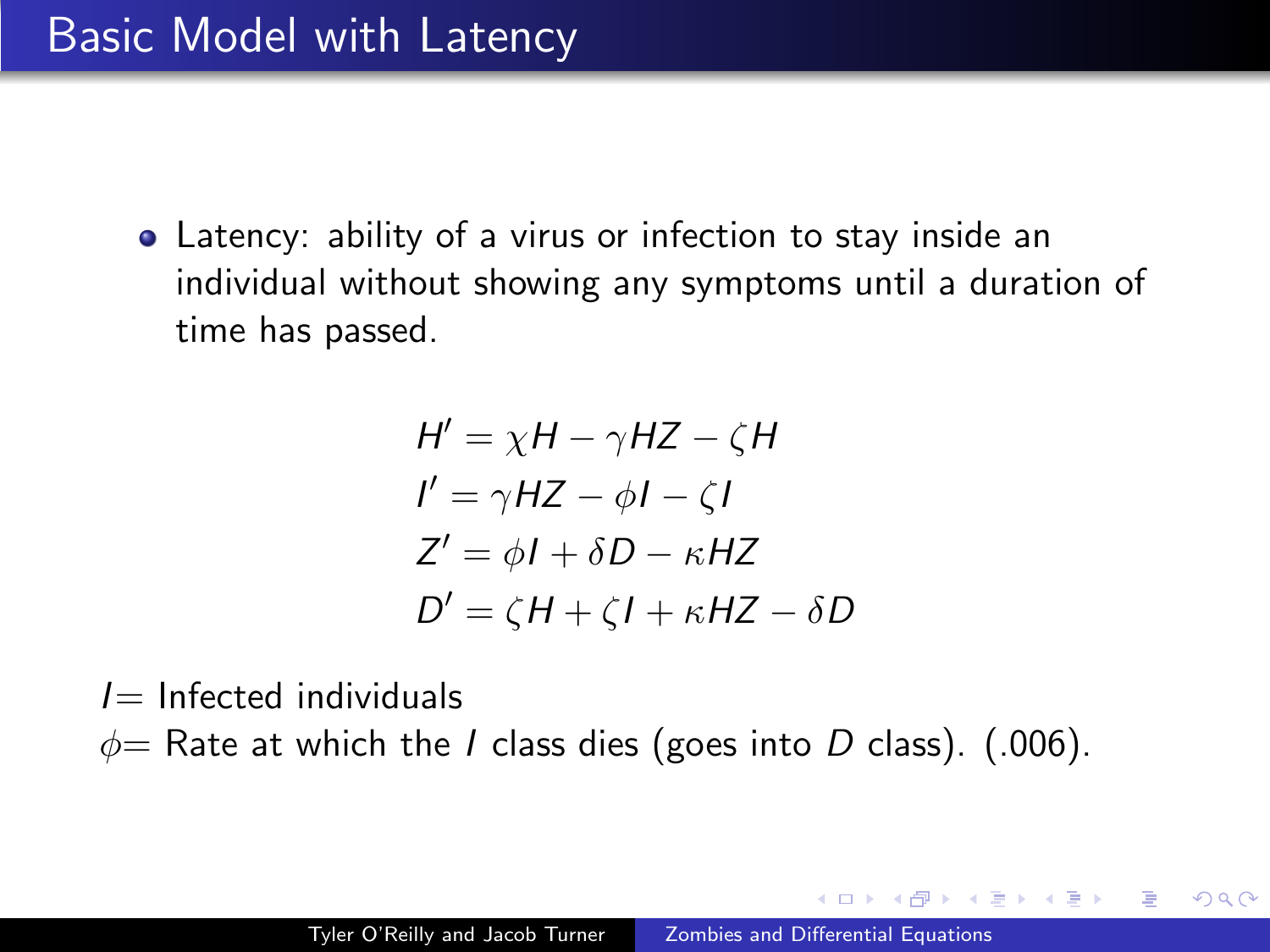

Figure: Model with Latency

With a new infected class, the zombie takeover is simply delayed by approximately 50 days.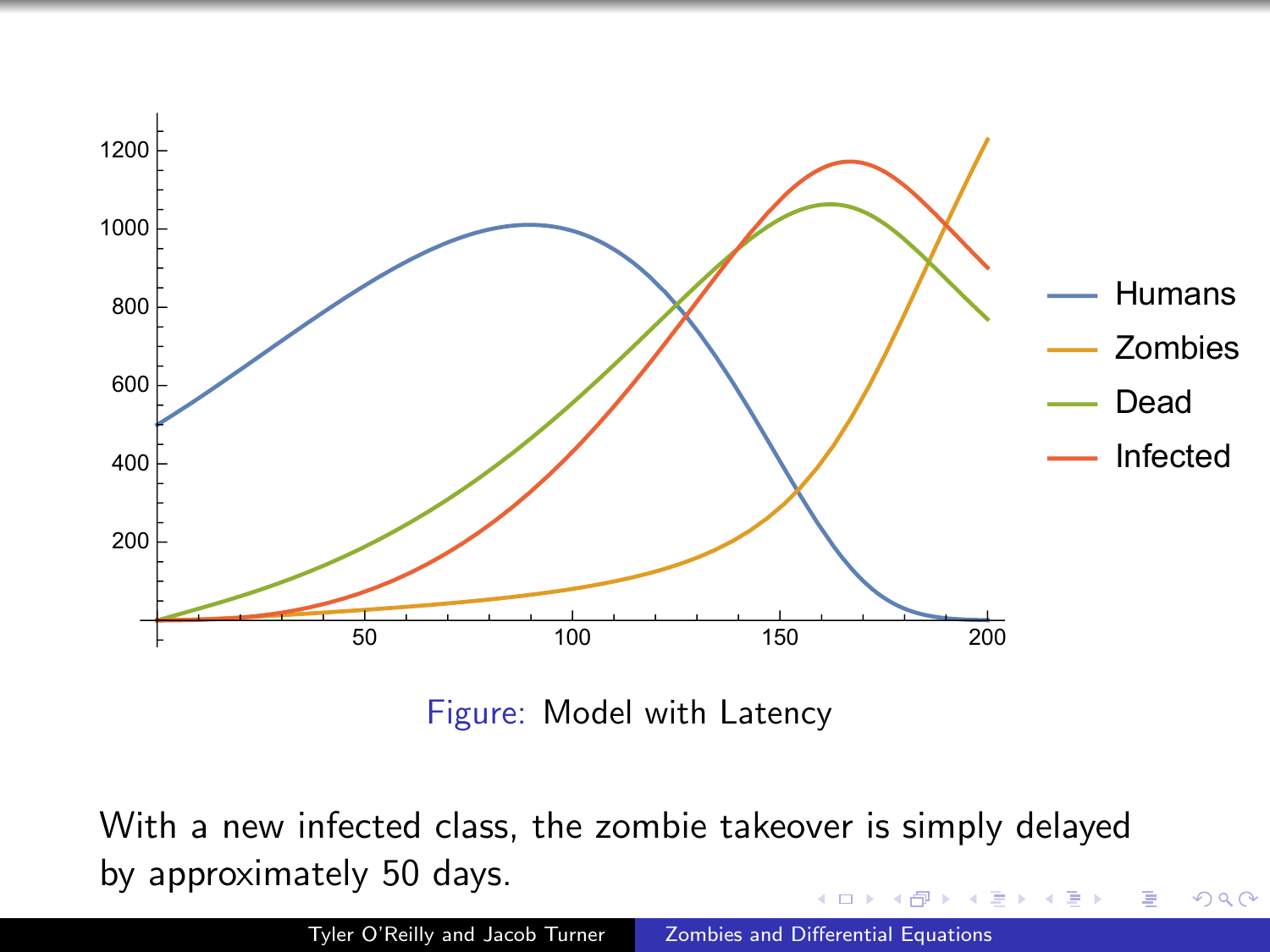Under quarantine, zombies will be "closed off" from the outside world (trapped in a cow field, barn, etc..) Unless they escape (parameter  $\theta$ ), no new humans will become infected.

$$
H' = \chi H - \gamma HZ - \zeta H
$$
  
\n
$$
I' = \gamma HZ - \phi I - \zeta I - \omega I
$$
  
\n
$$
Z' = \phi I + \delta D - \kappa HZ - \lambda Z
$$
  
\n
$$
D' = \zeta H + \zeta I + \kappa HZ - \delta D + \theta Q
$$
  
\n
$$
Q' = \omega I + \lambda Z - \theta Q
$$

 $\omega$  = Infected people who are no longer able to spread disease  $(.004)$ .

 $\lambda =$  Zombies who can no longer spread disease (.003).

 $\theta$  = The chance of zombies or infected people escaping and dying  $(.006).$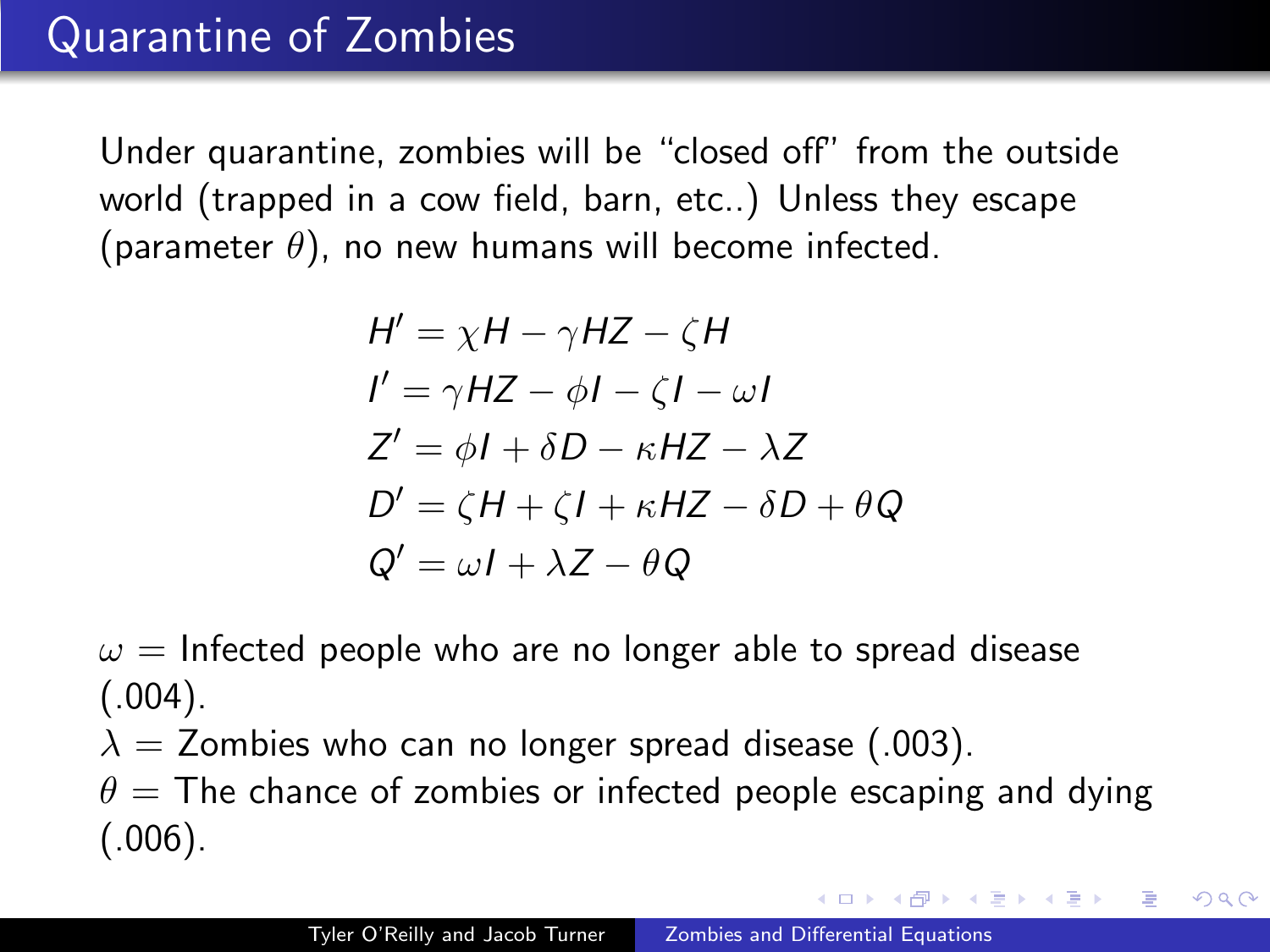

Figure: Model with Quarantine

The growth of the zombie class is delayed due to quarantine, but the human population is ultimately overwhelmed due to an infected class takeover.

つへへ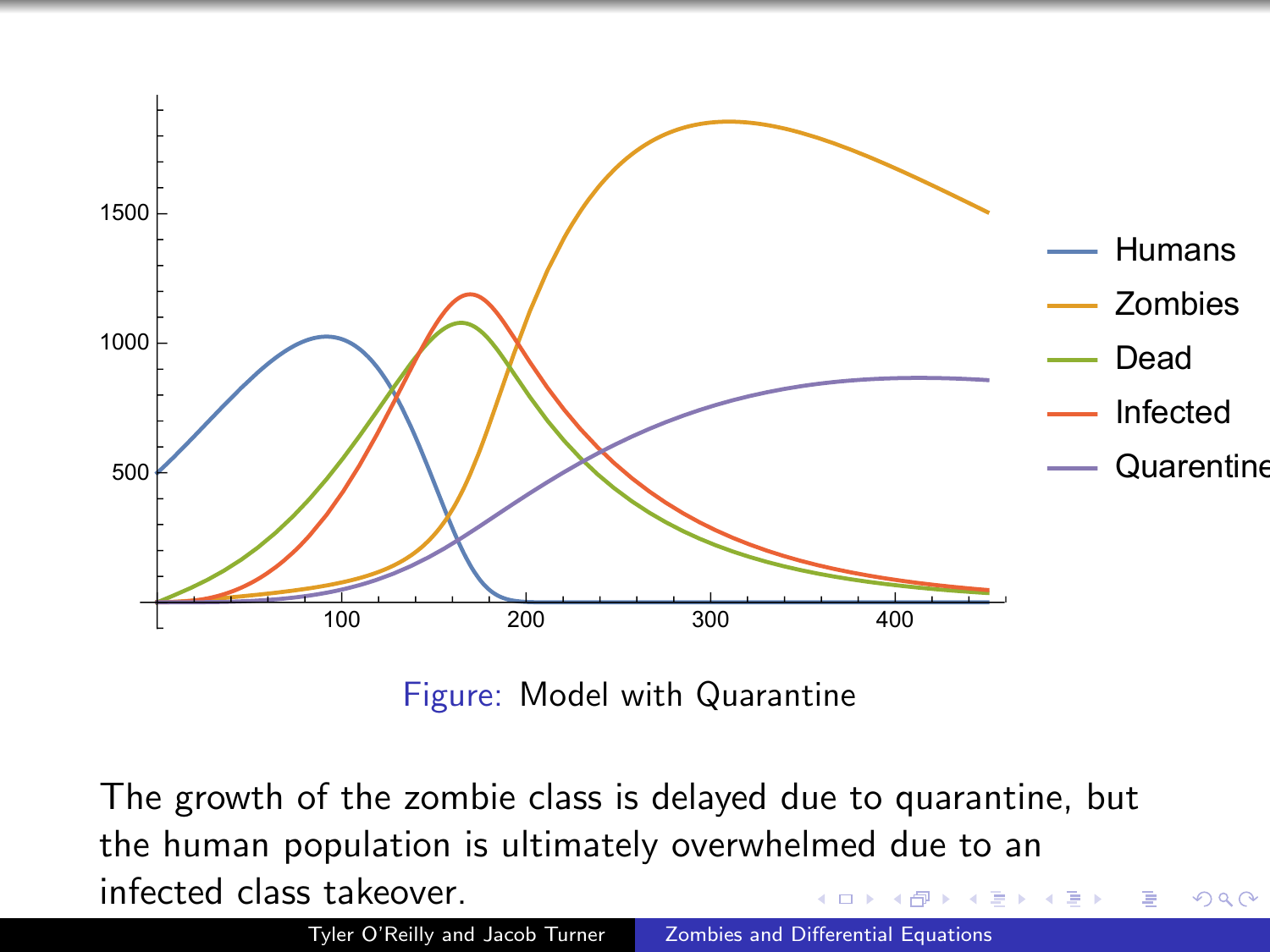A cure has been found! However, zombies can only turn back into humans; there is no vaccine to prevent humans from becoming zombies. Because there is a cure, there is no longer a need for the quarantine equation. With a treatment, our equations become:

$$
H' = \chi - \gamma HZ - \zeta H + cZ
$$
  
\n
$$
I' = \gamma HZ - \phi I - \zeta I
$$
  
\n
$$
Z' = \phi I + \delta D - \kappa HZ - cZ
$$
  
\n
$$
D' = \zeta H + \zeta I + \kappa HZ - \delta D
$$

Where  $cZ$  represents the cured zombies

 $\Omega$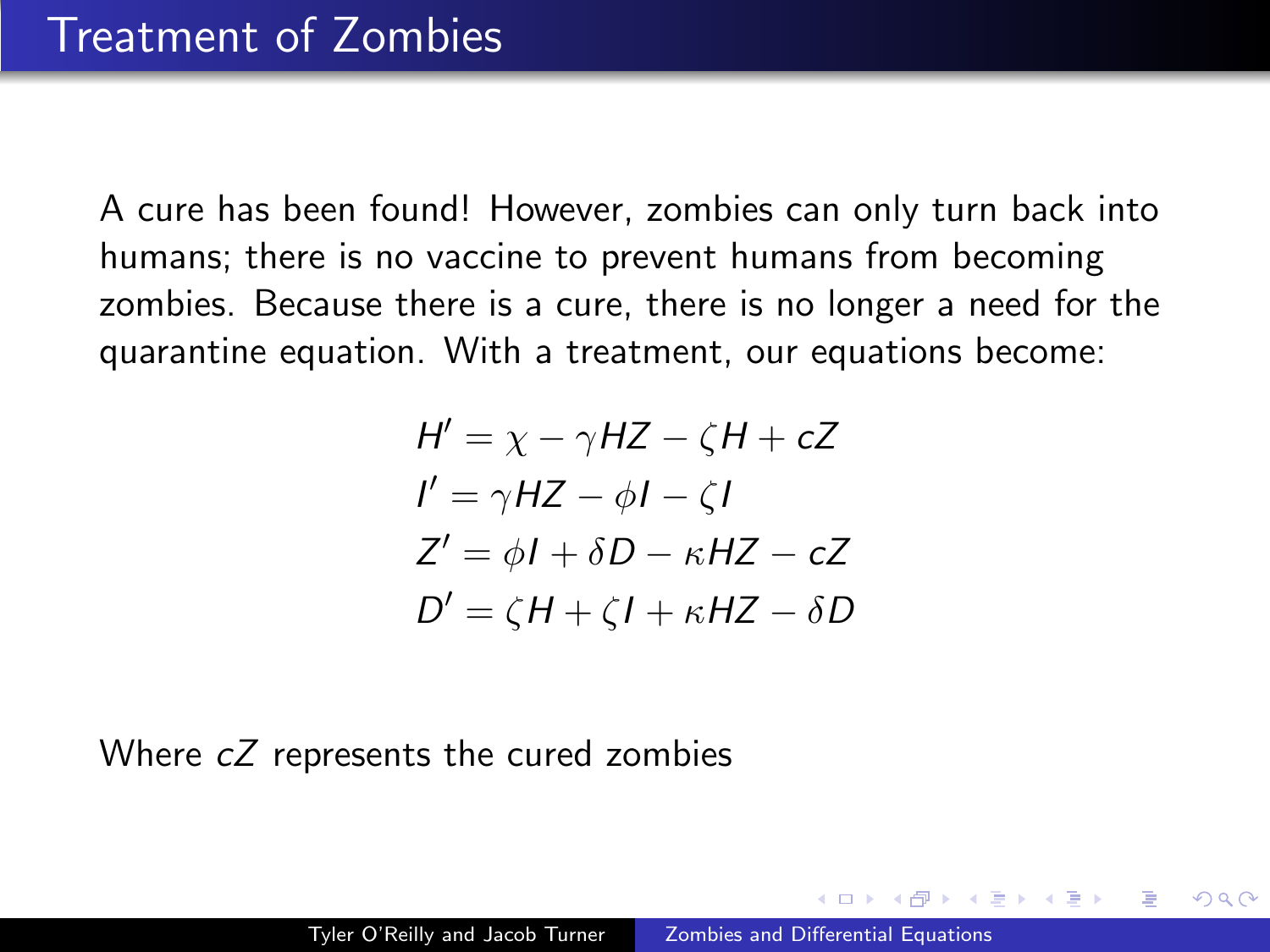

Figure: Model with Treatment after 150 Days

 $\leftarrow$ 

 $\sim$ 

同

Þ.

∍

э  $\,$  Þ

 $299$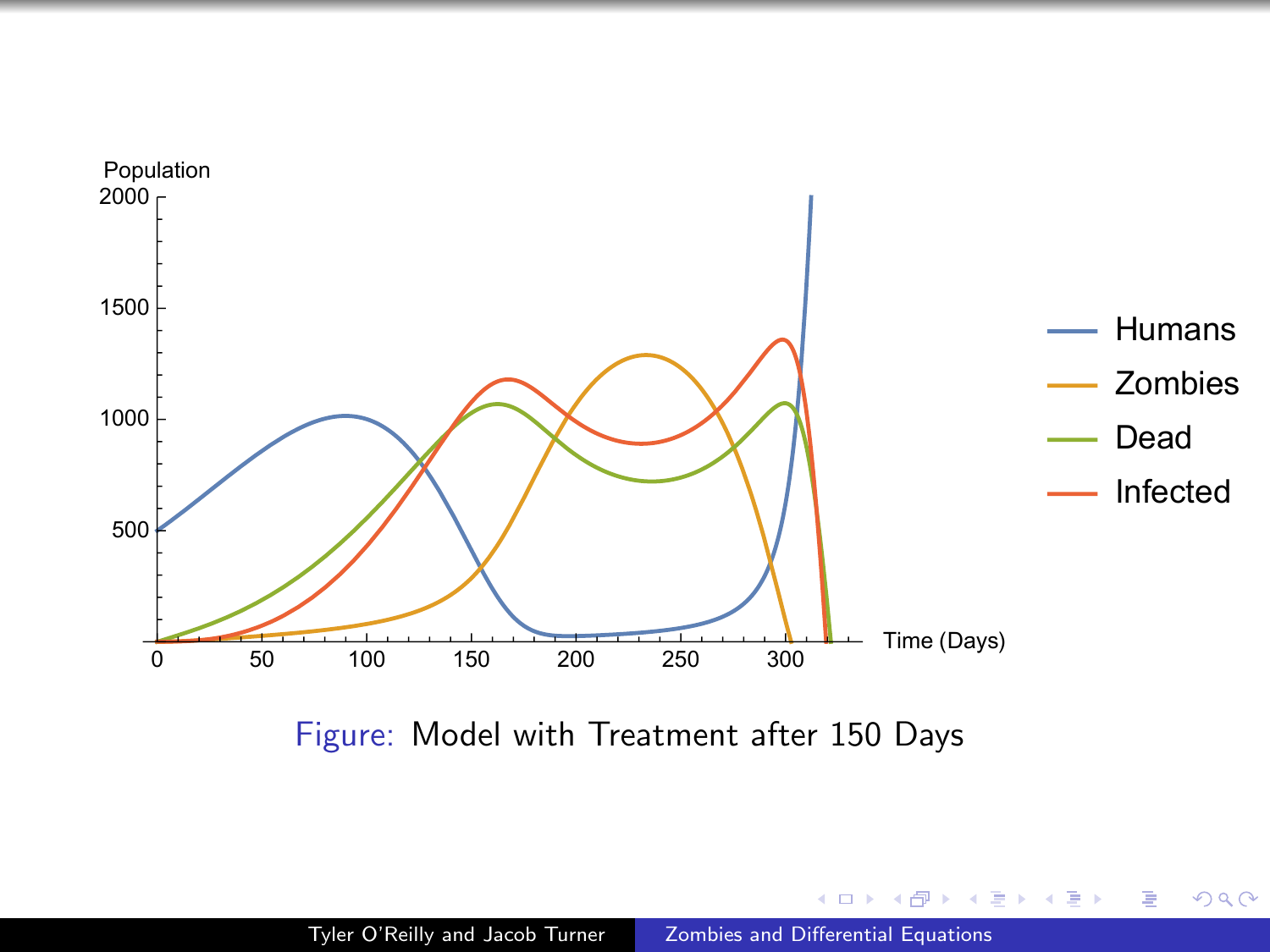Humans will undoubtedly fight back against zombies if a zombie outbreak ever occurs. To factor this into our equations, we change  $\kappa$  to be a function of time.

$$
H' = \chi H - \gamma HZ - \zeta H
$$
  
\n
$$
I' = \gamma HZ - \phi I - \zeta I
$$
  
\n
$$
Z' = \phi I + \delta D - \kappa HZ
$$
  
\n
$$
D' = \zeta H + \zeta I + \kappa HZ - \delta D
$$

The humans will learn how to kill zombies more efficiently over time.  $\kappa = (.0000029t)$ .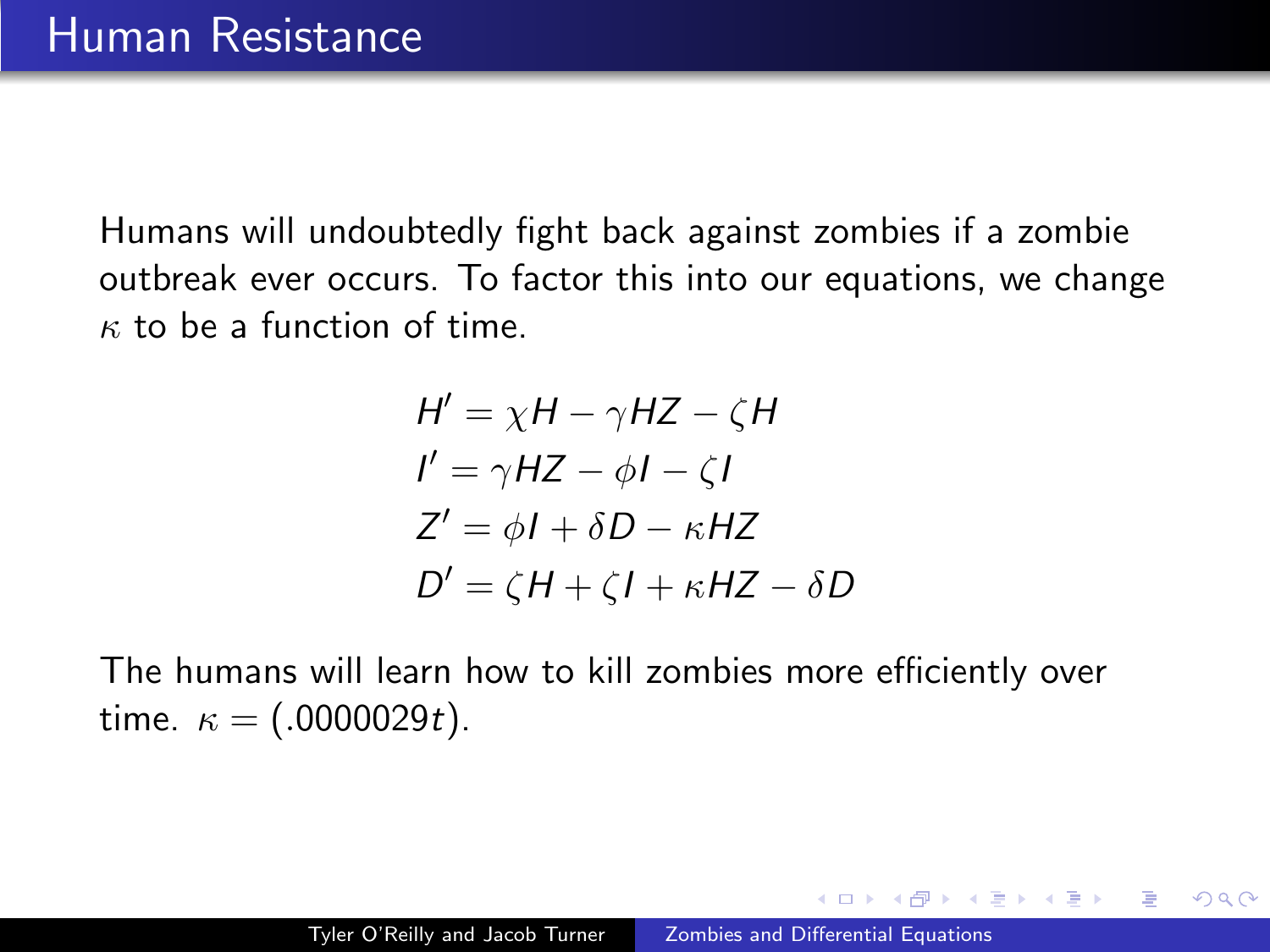

Figure: Model with Latency and Intelligent Resistance

As you can see, the humans will still get overrun by zombies and die.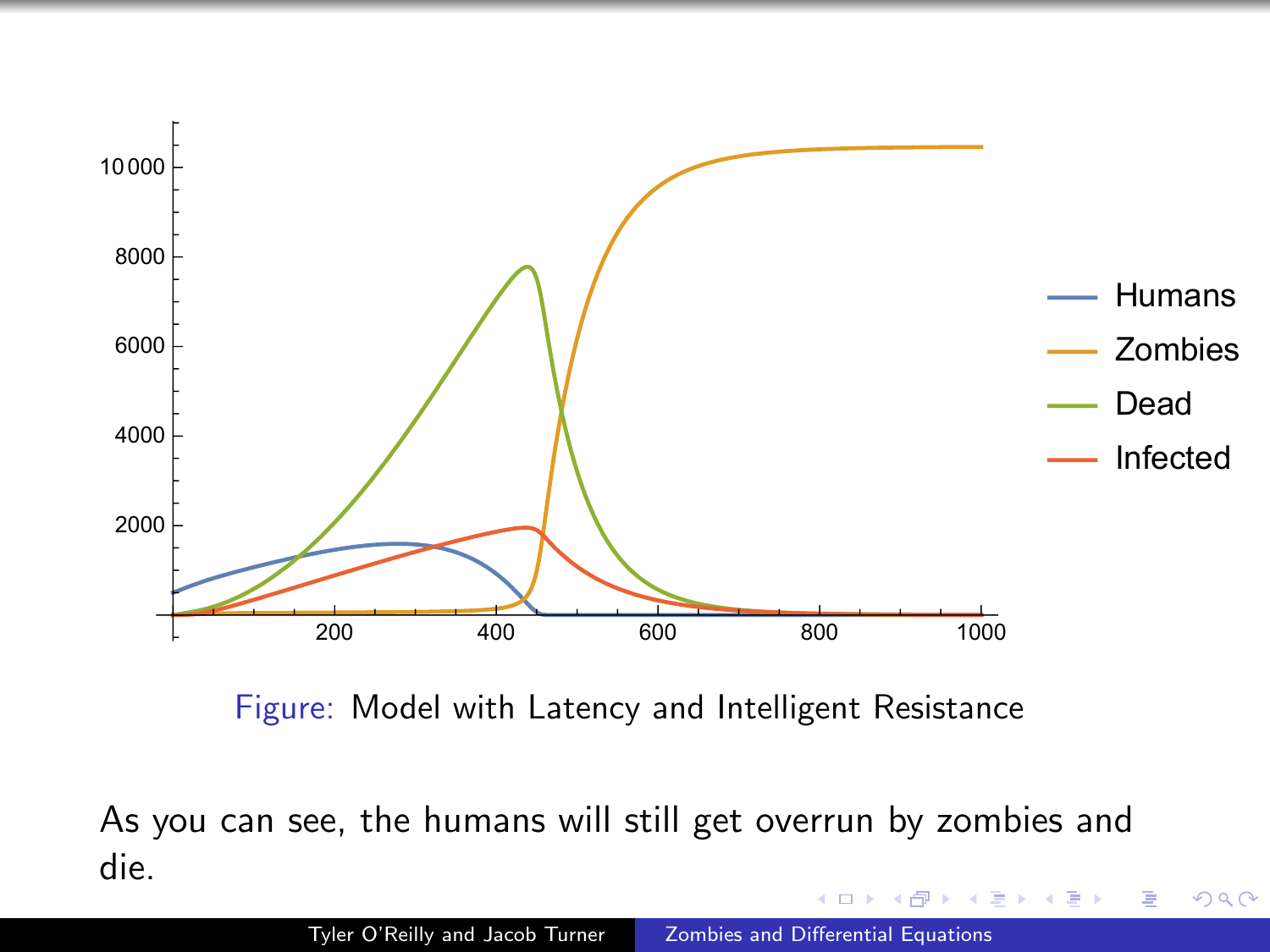The following is the result of adding intelligent human resistance to the basic model (our first model).  $\kappa$  is still a function of time.

$$
H' = \chi H - \gamma HZ - \zeta H
$$
  
Z' = \gamma HZ + \delta D - \kappa HZ  
D' = \zeta H + \kappa HZ - \delta D

 $\kappa = (.00000013t^2)$ 

 $200$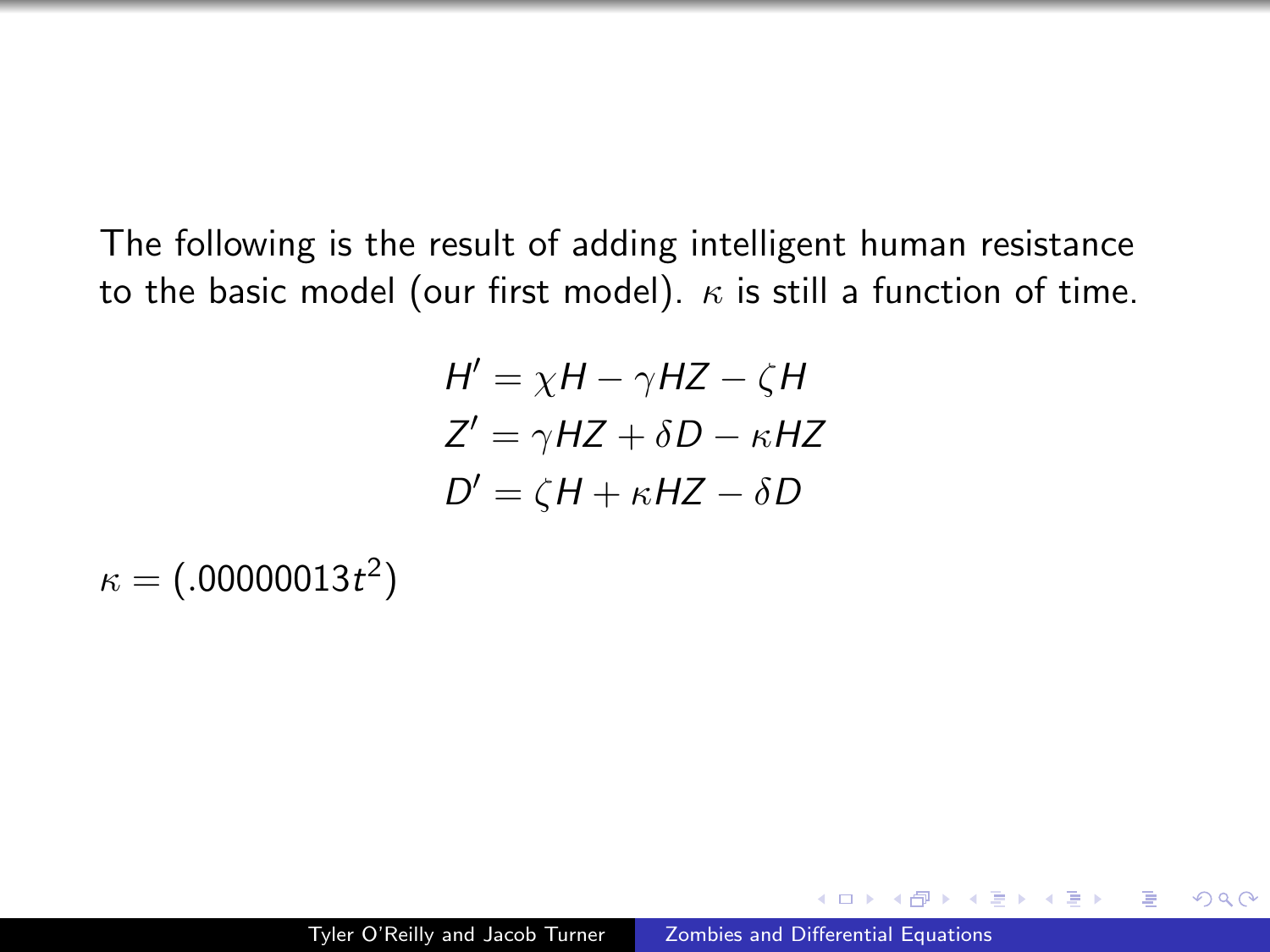

Figure: Basic Equation with Intelligent Human Resistance

a.  $\Box$  Þ

Έ